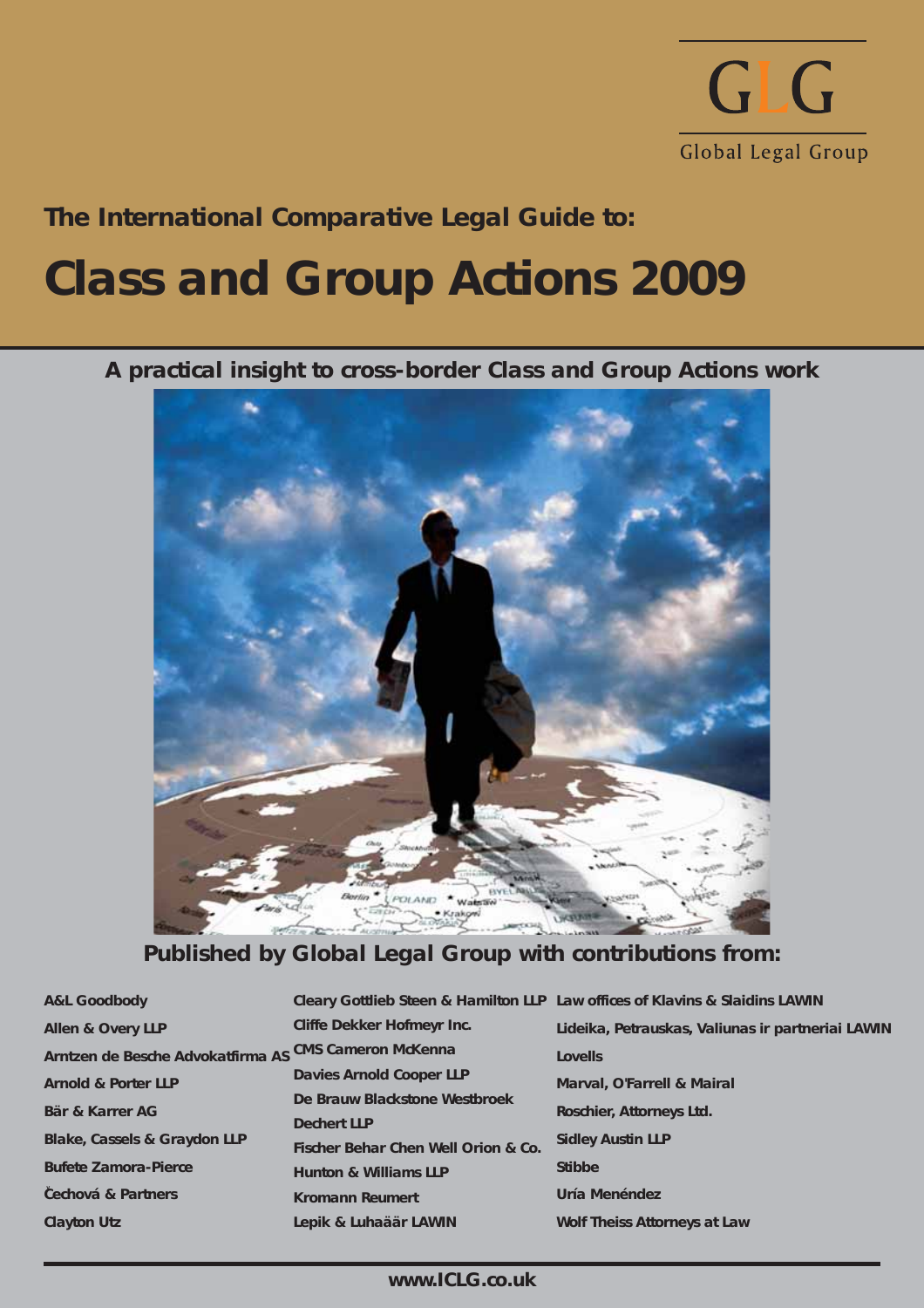**Italy**

# **Cleary Gottlieb Steen & Hamilton LLP**

## **1 Class/Group Actions**

#### **1.1 Do you have a specific procedure for handling a series or group of related claims? If so, please outline this.**

Italian law provides for two procedural devices for handling claims common to a class of individuals, which are only available in the context of consumer disputes: (i) collective actions for damages (Article 140-*bis* of the Consumer Code); and (ii) representative actions for injunctive relief (Articles 139 and 140 of the Consumer Code).

Both actions are "representative", since standing is granted only upon certain representative bodies. However, such actions differ in several respects. Accordingly, this Section 1 focuses on collective actions for damages, while Section 2 below focuses on representative actions for injunctive relief.

Collective actions for damages were introduced in Article 140-*bis* of the Consumer Code ("Article 140-*bis*") last year (following enactment of Law 12.24.2007 No. 244). This provision was promulgated after nearly two years of debate regarding the costs and benefits of introducing into the Italian legal system a procedural device bearing some resemblances to US-style class actions. The new provision is now scheduled to become effective - possibly with amendments (question 9.2 below) - on January 1, 2009, but would at least arguably also cover causes of action arising before that date, provided that the action is commenced within the applicable statute of limitations.

Specifically, certain consumer associations and committees are granted standing to sue enterprises for damages on behalf of individual injured parties in cases where a "*multitude of consumers*" have been affected (question 1.7 below). A two-stage procedure is contemplated: an initial, judicial phase, to establish the liability of the defendant enterprise in connection with the allegations of the plaintiff representative body; and a subsequent, "non-contentious" phase, for the quantification of damages due to individual consumers who have elected to opt into the proceedings or otherwise intervene therein (question 1.4 below).

The application for a collective action for damages should normally be filed with the court of the place where the defendant enterprise has its registered office.

At the preliminary stage of the judicial phase, the court must establish whether the action is maintainable. Pursuant to Article 140-*bis*, third paragraph, a collective action for damages can not be maintained if: (i) *prima facie*, it is "*manifestly groundless*"; (ii) a conflict of interest exists between the plaintiff representative body and the consumers whose interests it purports to protect; or (iii) the dispute does not relate to issues of fact or law that are common to a multitude of consumers.

Pursuant to Article 140-*bis*, fifth paragraph, any judgment of liability rendered on the plaintiff representative body's claim at the conclusion of the judicial phase is binding upon the defendant enterprise, the plaintiff representative body, and any consumers who opted into the proceedings. Intervenors may file their own claims directly against the defendant enterprise. These claims will be assessed independently from the plaintiff representative body's claim (question 1.3 below).

If the court finds the defendant enterprise liable, it must then define the general criteria to be used in determining the amount due to each consumer and, if this is possible in light of the available evidence, indicate the minimum of such amount (Article 140-*bis*, fourth paragraph). The actual quantification of damages due to each consumer will be addressed in the context of the second, "noncontentious" phase, which commences following notification of the judgment establishing liability.

Specifically, within 60 days of notification of the judgment, the defendant enterprise is required to propose a settlement amount to each consumer having opted into, or having intervened in, the proceedings. Within the 60-day period following this proposal, each consumer may accept the defendant's proposal, in which case that settlement will become enforceable against the defendant enterprise (Article 140-*bis*, fourth paragraph).

Pursuant to Article 140-*bis*, sixth paragraph, consumers who have not accepted the defendant's proposal are entitled to request the quantification of damages in a subsequent conciliation procedure that can be initiated either by the plaintiff representative body or by the defendant enterprise. The same procedure applies in the event that the defendant enterprise fails to make a settlement proposal in a timely manner.

Depending upon the parties' agreement, the conciliation procedure may be either ad hoc or institutional.

In the event of *ad hoc* conciliation, the defendant enterprise and the plaintiff representative body will each appoint a conciliator, while the court will appoint a third conciliator to act as chairman of the panel. All three conciliators are required to be attorneys.

Alternatively, the parties may agree to refer the quantification of damages or restitution to one of the conciliation institutions registered with the Ministry of Justice, which will act in accordance with its own internal rules. An updated list of these bodies is available on the Internet website of the Italian Ministry of Justice (http://www.giustizia.it/ministero/struttura/dipartimenti/elenco\_con ciliatori.htm).

The conciliators' determination is binding upon the defendant enterprise and the consumers who, having opted in or intervened, specifically elected to take part in the conciliation procedure.



**Milo Molfa**

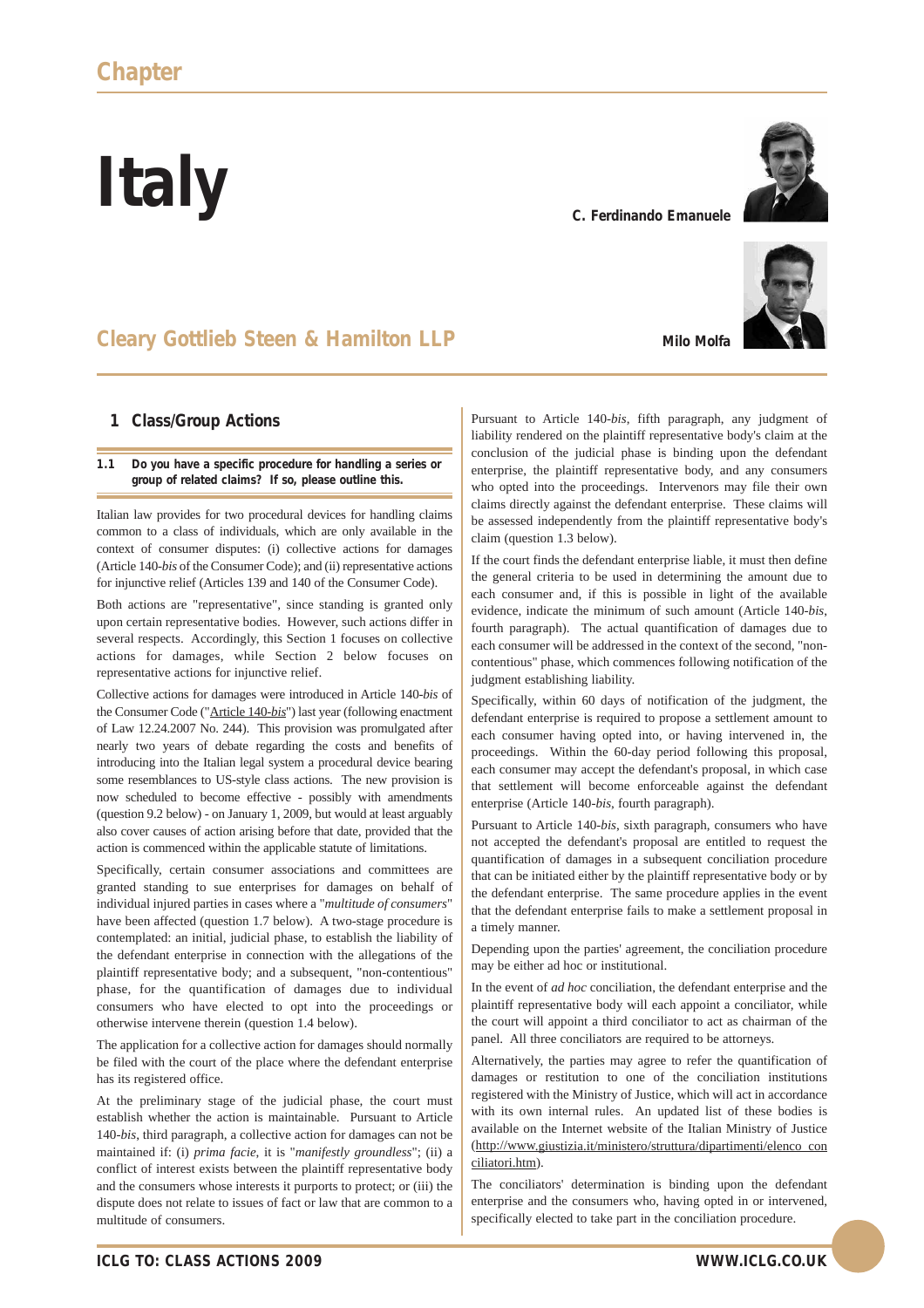**1.2 Do these rules apply to all areas of law or to certain sectors only e.g. competition law, security/financial services. Please outline any rules relating to specific areas of law.**

Article 140-*bis* applies only to consumer disputes. Article 3, first paragraph, letter a), of the Consumer Code defines a consumer as "*an individual who is acting for purposes falling outside his trade, business or profession*". In the context of consumer disputes, pursuant to Article 140-*bis*, first paragraph, collective actions for damages may be initiated to pursue allegations of:

- (i) wrongdoing in the context of legal relationships relating to contracts entered into by consumers by executing standard forms prepared unilaterally by the defendant enterprise;
- (ii) torts, including securities and product liability cases;
- (iii) commercial practices contrary to professional diligence, which materially distort or are likely to materially distort the economic behaviour of consumers with regard to product selection (e.g., commercial practices listed in Legislative Decree 8.2.2007 No. 146); and
- (iv) anti-competitive activities, such as agreements between enterprises that restrict competition, as well as abuses of a dominant position covered by Articles 2 and 3 of Law 10.10.1990 No. 287 and Articles 81 and 82 of the EC Treaty.
- **1.3 Does the procedure provide for the management of claims by means of class action (whether determination of one claim leads to the determination of the class) or by means of a group action where related claims are managed together, but the decision in one claim does not automatically create a binding precedent for the others in the group?**

Any consumer having a claim for damages related to the representative body's claim is entitled to opt into, or intervene in, the proceedings.

Consumers opting in do not become full-fledged parties to the proceedings. Their claim is the representative body's claim, and the resulting judgment will be binding upon them (Article 140-*bis*, fifth paragraph).

In contrast, intervenors become parties to the proceedings in their own right and are entitled to file autonomous related claims directly against the defendant enterprise. The decision regarding the representative body's claim, therefore, would not automatically bind any such intervenor, whose claims would be assessed separately on their merits.

#### **1.4 Is the procedure "opt-in" or "opt-out"?**

The procedure is based on an opt-in mechanism. Consumers may opt into the action, at any time during the first instance proceedings or on appeal (Article 140-*bis*, second paragraph), by means of a simple letter or other written communication sent to the representative body promoting the action.

Article 140-*bis* also gives interested consumers the option to intervene in the proceedings by making their own related claims against the defendant enterprise, thereby allowing them to exercise other procedural rights to which parties to litigation are normally entitled (e.g., submitting briefs and requesting admission of evidence). Intervention is allowed in first instance proceedings, until the last hearing that precedes rendition of the judgment (Article 268, first paragraph, of the Code of Civil Procedure).

#### **1.5 Is there a minimum threshold/number of claims that can be managed under the procedure?**

A collective action for damages must involve the interests of a "*multitude of consumers*". Article 140-*bis* does not specify how many consumers are required to be involved in the suit in order to constitute a "*multitude*". In light of the rationale underlying the new law (i.e., facilitating the bringing of claims affecting a large number of potential claimants in the context of a single dispute), it would be reasonable to expect that courts will set a fairly high standard in this regard, rejecting collective actions that involve only a relatively small number of individuals.

#### **1.6 How similar must the claims be? For example, in what circumstances will a class action be certified or a group litigation order made?**

For a collective action to be maintained, common issues of fact or law must underlie the claims of interested consumers. In cases in which entitlement to damages requires resolving issues of fact or law specific to each consumer, courts should in principle not recognise the existence of common issues of fact and law and should therefore dismiss the suit.

#### **1.7 Who can bring the class/group proceedings e.g. individuals, group(s) and/or representative bodies?**

Collective actions for damages may be brought by any of the 16 associations of consumers currently registered with the Ministry for Economic Development (for an updated list, see Ministerial Decree of 2.14.2008, available at http://www.altalex.com/index.php ?idnot=1357). Registration requires that the association fulfil a number of conditions set forth in Article 137 of the Consumer Code, including requirements related to the association's national dimension and representativeness.

Non-registered associations and ad hoc committees may also bring collective actions for damages, provided that the court finds these bodies to be "*adequately representative of the collective interests that they seek to protect*" (Article 140-*bis*, second paragraph). Case law developed in other contexts suggests that, in attempting to determine the representativeness of a non-registered association, courts should consider its business purpose, participation in public organisations (such as the National Council of Consumers), and the number of its members and registered offices. Unlike associations, *ad hoc* committees are not required to have a business purpose or office, or to participate in public organisations, as long as they collect funds for a selfless purpose announced by the committee's promoters (Article 39 of the Civil Code). Accordingly, recognition of a committee as "*adequately representative*" is likely to hinge on the nature of the objectives that it seeks to achieve, the number of its members and the number of non-members contributing to the committee's fund.

#### **1.8 Where a class/group action is initiated/approved by the court, must potential claimants be informed of the action? If so, how are they notified? Is advertising of the class/group action permitted or required? Are there any restrictions on such advertising?**

If a court decides that a collective action is maintainable (question 1.1 above), it will order the plaintiff representative body to "*adequately publicise*" the action to the public, at its own expense, so as to allow interested consumers to opt-in or intervene (Article 140-*bis*, third paragraph). Since the new rules have not yet become effective, there is so far no case law on this point.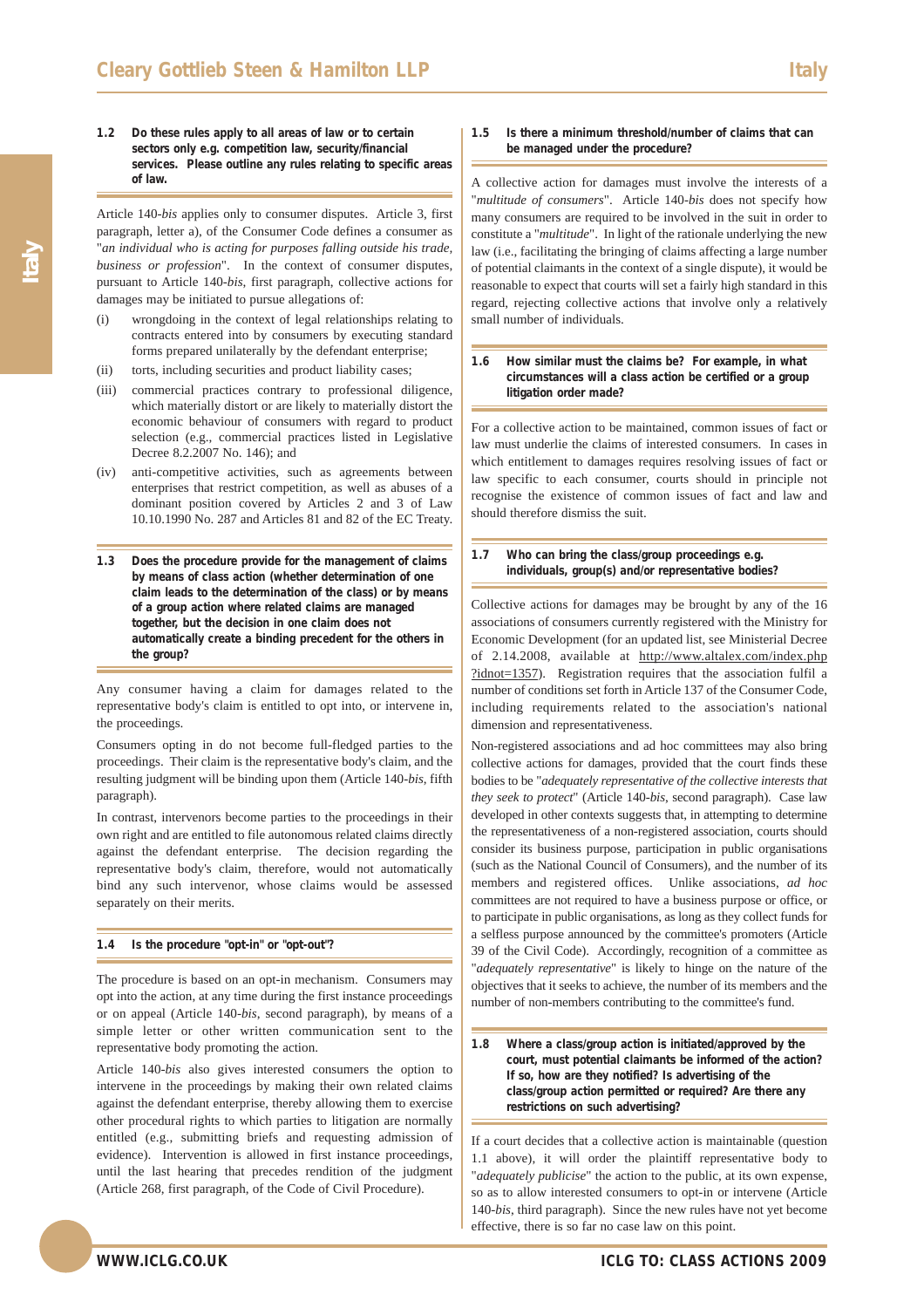**1.9 How many group/class actions are commonly brought each year and in what areas of law e.g. have group/class action procedures been used in the fields of: Product liability; Securities/financial services/shareholder claims; Competition; Consumer fraud; Mass tort claims, e.g. disaster litigation; Environmental; Intellectual property; or Employment law.**

Not applicable. Article 140-*bis* will enter into effect only on January 1, 2009 (question 1.1 above).

#### **1.10 What remedies are available where such claims are brought e.g. monetary compensation and/or injunctive/declaratory relief?**

The remedy available in the context of collective actions for damages is monetary compensation.

In addition, under general rules of Italian civil procedure, a party to a suit may request interim injunctive relief to protect the rights that are the subject matter of his claim until the court renders a decision on the merits. Insofar as Article 140-*bis* is silent, a plaintiff representative body might argue that it has standing to request interim injunctive relief against the defendant enterprise in the context of a collective action (e.g., a plaintiff representative body might request interim injunctive relief, pursuant to Article 700 of the Code of Civil Procedure, aimed at avoiding additional or further damages resulting from an alleged tort).

Permanent injunctions are only available in the context of representative actions for injunctive relief (Section 2 below).

## **2 Actions by Representative Bodies**

#### **2.1 Do you have a procedure permitting collective actions by representative bodies e.g. consumer organisations or interest groups?**

As noted in question 1.1 above, only certain representative organisations have standing to commence collective actions for damages. The same rule applies to representative actions for injunctive relief, even though the bodies having standing to commence such actions differ from those that may initiate collective actions for damages (question 2.2 below).

#### **2.2 Who is permitted to bring such claims e.g. public authorities, state appointed ombudsmen or consumer associations? Must the organisation be approved by the state?**

Pursuant to Articles 139 and 140 of the Consumer Code, representative actions for injunctive relief may be brought by the 16 associations of consumers which also have standing to commence collective actions for damages (question 1.7 above) as well as by other independent public bodies established in other Member States of the EU and Italian professional associations and chambers of commerce, which do not have standing to commence collective actions for damages.

Unlike collective actions for damages, consumers are not allowed to either opt into the representative action for injunctive relief or otherwise intervene therein.

**2.3 In what circumstances may representative actions be brought? Is the procedure only available in respect of certain areas of law e.g. consumer disputes.**

Representative actions for injunctive relief may be commenced, in the context of consumer disputes, to:

- (i) order the cessation of the use of unfair terms in consumer contracts (Article 37 of the Consumer Code), i.e., terms that "*cause a significant imbalance in the parties' rights and obligations, to the detriment of consumers*" (Article 33 of the Consumer Code);
- (ii) "*order the cessation of behaviour contrary to the interests of consumers*", namely, behaviour (see Articles 139, first paragraph, and 140, first paragraph, letter a), of the Consumer Code) constituting a violation of: (a) the provisions of the Consumer Code; (b) the "*fundamental rights*" of consumers, as set forth in Article 2 of the Consumer Code (e.g., protection of health; security and quality of products and services; et al); or (c) statutory provisions relating to broadcasting activities and advertising of pharmaceuticals (Law 12.30.1992 No. 541 and Law 10.14.1999 No. 362);
- (iii) "*implement measures aimed at reducing or eliminating the harmful effects*" of violations described in subparagraph (ii) above (Article 140, first paragraph, letter b), of the Consumer Code); and
- (iv) "*order the publication in one or more national or local newspapers of any judgments or orders*" obtained pursuant to subparagraphs (i), (ii) or (iii) above (Article 37, third paragraph, and Article 140, first paragraph, letter c), of the Consumer Code).
- **2.4 What remedies are available where such claims are brought e.g. injunctive/declaratory relief and/or monetary compensation?**

Permanent injunctive relief is the only remedy available in the context of representative actions for injunctive relief.

## **3 Court Procedures**

### **3.1 Is the trial by a judge or a jury?**

Pursuant to Article 50-*bis*, first paragraph, number 7-*bis*, of the Code of Civil Procedure, collective actions for damages (Section 1 above) are tried by a single judge and decided by a three-judge panel, while representative actions for injunctive relief (Section 2 above) are both tried and decided by a single judge.

**3.2 How are the proceedings managed e.g. are they dealt with by specialist courts/judges? Is a specialist judge appointed to manage the procedural aspects and/or hear the case?**

No specialist judges are appointed in either collective actions for damages or representative actions for injunctive relief.

**3.3 How is the group or class of claims defined e.g. by certification of a class? Can the court impose a 'cut-of' date by which claimants must join the litigation?**

In the context of collective actions for damages, the class is defined based on an opt-in mechanism. In addition, interested consumers might intervene in the proceedings (question 1.4 above). Representative actions for injunctive relief do not contemplate participation of single consumers in the proceedings and, therefore, there is no class definition (question 2.2 above).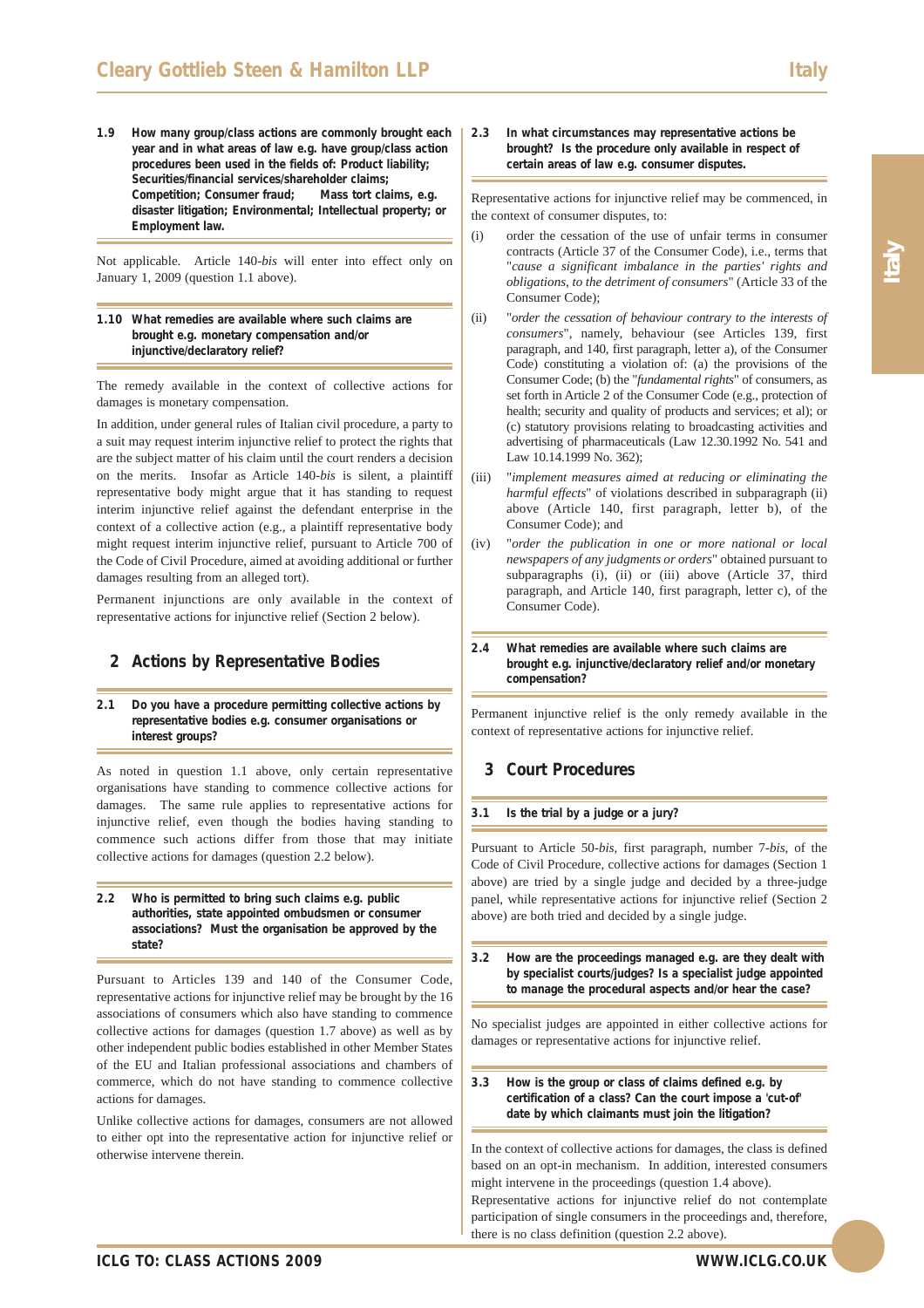**3.4 Do the courts commonly select 'test' or 'model' cases and try all issues of law and fact in those cases, or do they determine generic or preliminary issues of law or fact, or are both approaches available? If the court can order preliminary issues do such issues relate only to matters of law or can they relate to issues of fact as well, and if there is trial by jury, by whom are preliminary issues decided?**

Italian courts do not normally select "test" or "model" cases, among other reasons because the rule of *stare decisis* does not apply in the Italian legal system.

**3.5 Are any other case management procedures typically used in the context of class/group litigation?** 

No, but some may be developed based on procedural devices contemplated in the Code of Civil Procedure in the context of joint actions (*e.g.*, separate individual actions filed by a multitude of individuals before the same court). These include devices such as separation of suits (Article 103), consolidation of related suits (Articles 273 and 274), and stay of proceedings in parallel suits (Article 295).

**3.6 Does the court appoint experts to assist it in considering technical issues and, if not, may the parties present expert evidence? Are there any restrictions on the nature or extent of that evidence?**

Pursuant to Articles 61 and 191 of the Code of Civil Procedure, the court may appoint an expert to assist it in considering technical issues. If the court appoints an expert, the parties may appoint their own experts.

**3.7 Are factual or expert witnesses required to present themselves for pre-trial deposition and are witness statements/expert reports exchanged prior to trial?**

Italian civil procedure does not contemplate pre-trial depositions.

**3.8 What obligations to disclose documentary evidence arise either before court proceedings are commenced or as part of the pre-trial procedures?**

Italian civil procedure does not contemplate documentary discovery, nor are parties to civil proceedings obliged, per se, to disclose any documentary evidence relating to the dispute.

Nevertheless, pursuant to Articles 118 and 210 of the Code of Civil Procedure, the judge may order the parties to the litigation or other third parties, as the case may be, to exhibit documentary evidence that is "*necessary to understand the facts of the case, as long as such exhibition does not cause serious harm to the requested party, and the compliance thereof does not amount to a violation of a secret*" - such as legal or other professional privilege, state secrets and secrets that a public officer has acquired by virtue of his office (Articles 200, 201 and 202 of the Code of Criminal Procedure) - and provided that the requesting party identifies the requested documents.

The court may only draw adverse inferences against a party that refuses to comply with such an order to exhibit documents (Articles 116 and 118 of the Code of Civil Procedure).

**3.9 How long does it normally take to get to trial?**

Not applicable in the context of collective actions for damages. Article 140-*bis* will enter into effect only on January 1, 2009 (question 1.1 above).

In representative actions for injunctive relief, the pre-trial phase normally takes six to twelve months because of the need to comply with certain procedural requirements and attend preliminary hearings. The length of the pre-trial phase will depend mostly on the case distribution schedule of the court seized of the action.

#### **3.10 What appeal options are available?**

Judgments rendered in the context of collective actions for damages and representative actions for injunctive relief may be appealed before court of appeals and, subsequently, in certain limited cases (e.g., errors of law), before the Supreme Court. Standing to appeal is granted only to those who were parties to the proceedings (i.e., the plaintiff representative body and, in the context of collective actions for damages, consumers that intervened in the proceedings).

### **4 Time Limits**

#### **4.1 Are there any time limits on bringing or issuing court proceedings?**

Under the general statute of limitations in Italian law (Articles 2946 and 2947 of the Civil Code), civil proceedings must normally be brought within 5 years of the commission of the tortious act or within 10 years of the contractual breach giving rise to the claimant's right to compensation for damages.

Collective actions for damages and representative actions for injunctive relief are deemed to have been brought when the plaintiff representative body serves the statement of the case on the defendant enterprise.

The statute of limitation may be tolled by sending a letter of complaint to the prospective defendant (Article 2943, fourth paragraph, of the Civil Code).

#### **4.2 If so, please explain what these are. Does the age or condition of the claimant affect the calculation of any time limits and does the Court have a discretion to disapply time limits?**

The age or other personal conditions of the claimant do not affect calculation of time limits, and Italian courts do not have any discretion to waive time limits.

**4.3 To what extent, if at all, do issues of concealment or fraud affect the running of any time limit?**

The statute of limitations starts to run when the claimant has knowledge, or could have reasonably had knowledge, of the facts constituting his cause of action. Therefore, concealment of facts or fraud affecting the claimant's knowledge would normally prevent the statute of limitations from beginning to run.

## **5 Remedies**

#### **5.1 What types of damage are recoverable e.g. bodily injury, mental damage, damage to property, economic loss?**

In general, the claimant is entitled to recover all economic damages, including economic losses, insofar as they are "*an immediate and direct consequence*" of the alleged unlawful conduct (Article 1223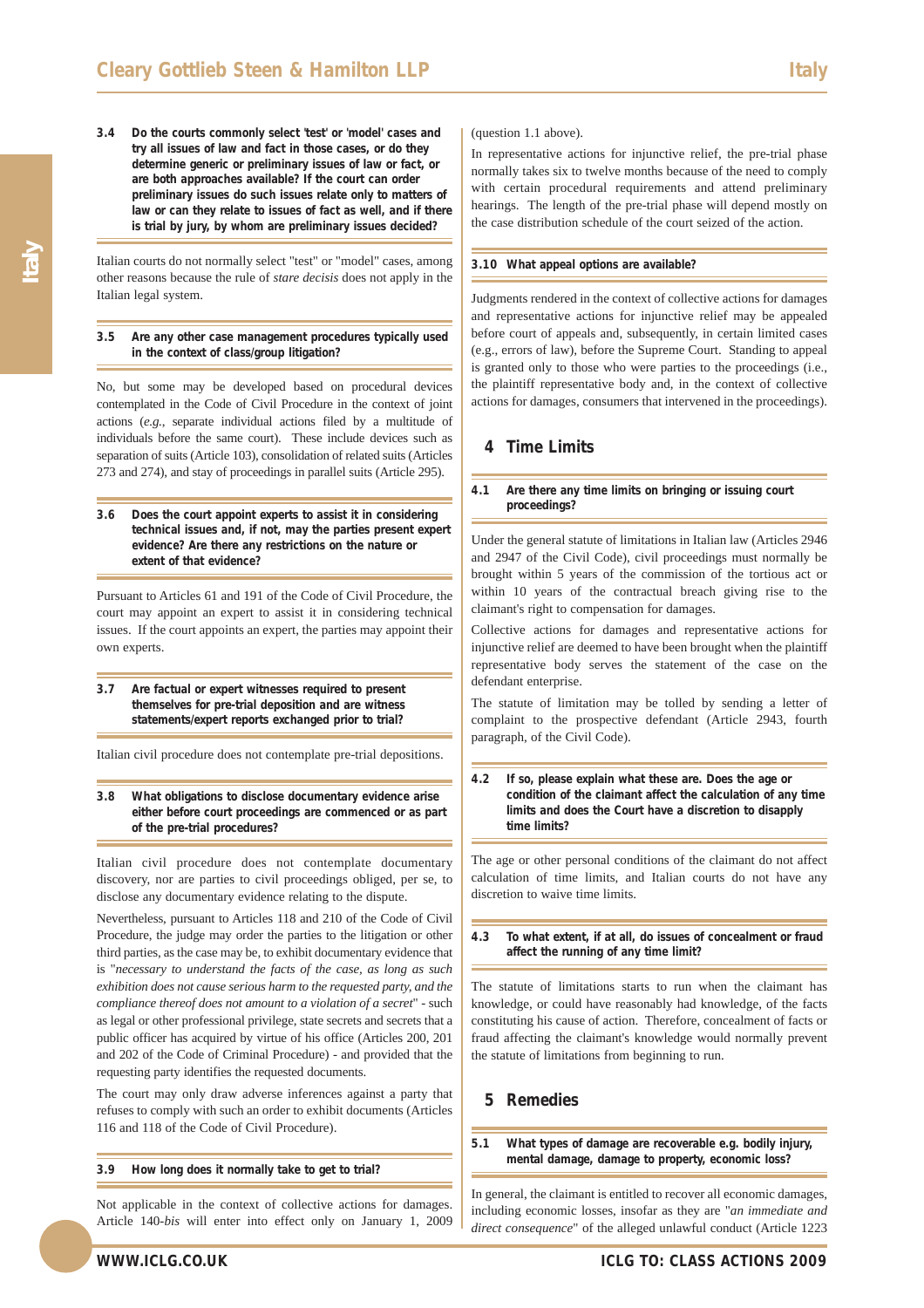#### of the Civil Code).

Specifically, in contractual disputes, the claimant is entitled to recover only those damages that could have reasonably been expected to arise from the defendant's breach at the time the contract was executed (Article 1225 of the Civil Code), unless the claimant shows that the defendant's breach was intentional. In tort cases, in addition to the recovery of economic losses, the claimant is entitled to recover so-called "moral", non-economic, damages, if the act or omission giving rise to the civil claim constitutes a criminal offence (Article 2059 of the Civil Code). Generally, courts quantify "moral" damages on an equitable basis.

**5.2 Can damages be recovered in respect of the cost of medical monitoring (e.g. covering the cost of investigations or tests) in circumstances where a product has not yet malfunctioned and caused injury, but it may do so in future?**

Costs associated with medical monitoring in circumstances in which the product in question has not yet malfunctioned or caused any damage would normally not be considered recoverable damages.

#### **5.3 Are punitive damages recoverable? If so, are there any restrictions?**

In the Italian legal system, damages have a compensatory function. Punitive damages are not recoverable.

**5.4 Is there a maximum limit on the damages recoverable from one defendant e.g. for a series of claims arising from one product/incident or accident?**

There is no monetary cap on damages recoverable from a defendant.

**5.5 How are damages quantified? Are they divided amongst the members of the class/group and, if so, on what basis?** 

In collective actions for damages, damages are quantified in the context of the "non-contentious" phase of the procedure (question 1.1 above), based on the criteria set forth by the court in the liability judgment.

#### **5.6 Do special rules apply to the settlement of claims/proceedings e.g. is court approval required?**

Article 140-*bis* does not lay down any special rules applicable to settlement of claims in the context of collective actions for damages, nor is court approval required. In order to be bound to any settlement entered into by the plaintiff representative body, consumers opting into the action must consent to it.

## **6 Costs**

**6.1 Can the successful party recover: (a) court fees or other incidental expenses; (b) their own legal costs of bringing the proceedings, from the losing party? Does the 'loser pays' rule apply?**

The general "loser pays" rule, provided for under Article 91 of the Code of Civil Procedure, applies to both collective actions for damages and representative actions for injunctive relief.

**6.2 How are the costs of litigation shared amongst the members of the group/class? How are the costs common to all claims involved in the action ('common costs') and the costs attributable to each individual claim (individual costs') allocated?**

Generally, the plaintiff representative body would bear the litigation costs relating to a collective action for damages or a representative action for injunctive relief.

Consumers intervening in a collective action for damages would bear their own litigation costs.

**6.3 What are the costs consequences, if any, where a member of the group/class discontinues their claim before the conclusion of the group/class action?** 

A discontinuation of the claim brought by the plaintiff representative body or other consumers intervening in the proceedings would normally require the defendant's consent. Such consent would normally be conditional, *inter alia*, upon the discontinuing party paying the defendant's litigation costs.

**6.4 Do the courts manage the costs incurred by the parties e.g. by limiting the amount of costs recoverable or by imposing a 'cap' on costs? Are costs assessed by the court during and/or at the end of the proceedings?** 

Courts normally assess litigation costs and other incidental expenses at the end of the proceedings, based on criteria and caps set forth by the "national forensic tariff" (*tariffario forense*) (Ministerial Decree 4.8.2004 No. 127).

## **7 Funding**

#### **7.1 Is public funding e.g. legal aid, available?**

Public funding (*gratuito patrocinio*) is available under Italian law in the context of any civil litigation.

#### **7.2 If so, are there any restrictions on the availability of public funding?**

Public funding is available to Italian not-for-profit organisations and low-income individuals, provided that the relevant claim or defence "*is not manifestly groundless*" (Articles 74, 76 and 119 of Presidential Decree 5.30.2002 No. 115). Public funding covers 100% of the attorneys' fees and other incidental litigation expenses. There is no reported case in which public funding has been used in the context of representative actions for injunctive relief.

#### **7.3 Is funding allowed through conditional or contingency fees and, if so, on what conditions?**

Italy legalised contingency fees in 2006 (Article 2 of Law Decree 7.4.2006 No. 223, enacted by Law 8.4.2006 No. 248). As a result, attorneys and their clients may now agree, in writing, that: (i) the attorneys' fees be set as a percentage of the amount awarded to the client at the end of the lawsuit; and (ii) no attorneys' fees is requested to be paid if the lawsuit is lost.

The Italian Bar Association (*Consiglio Nazionale Forense*) has recently cautioned that contingent fees should always be proportionate to the work actually carried out by the attorney (see: http://www.altalex.com/index.php?idnot=1965).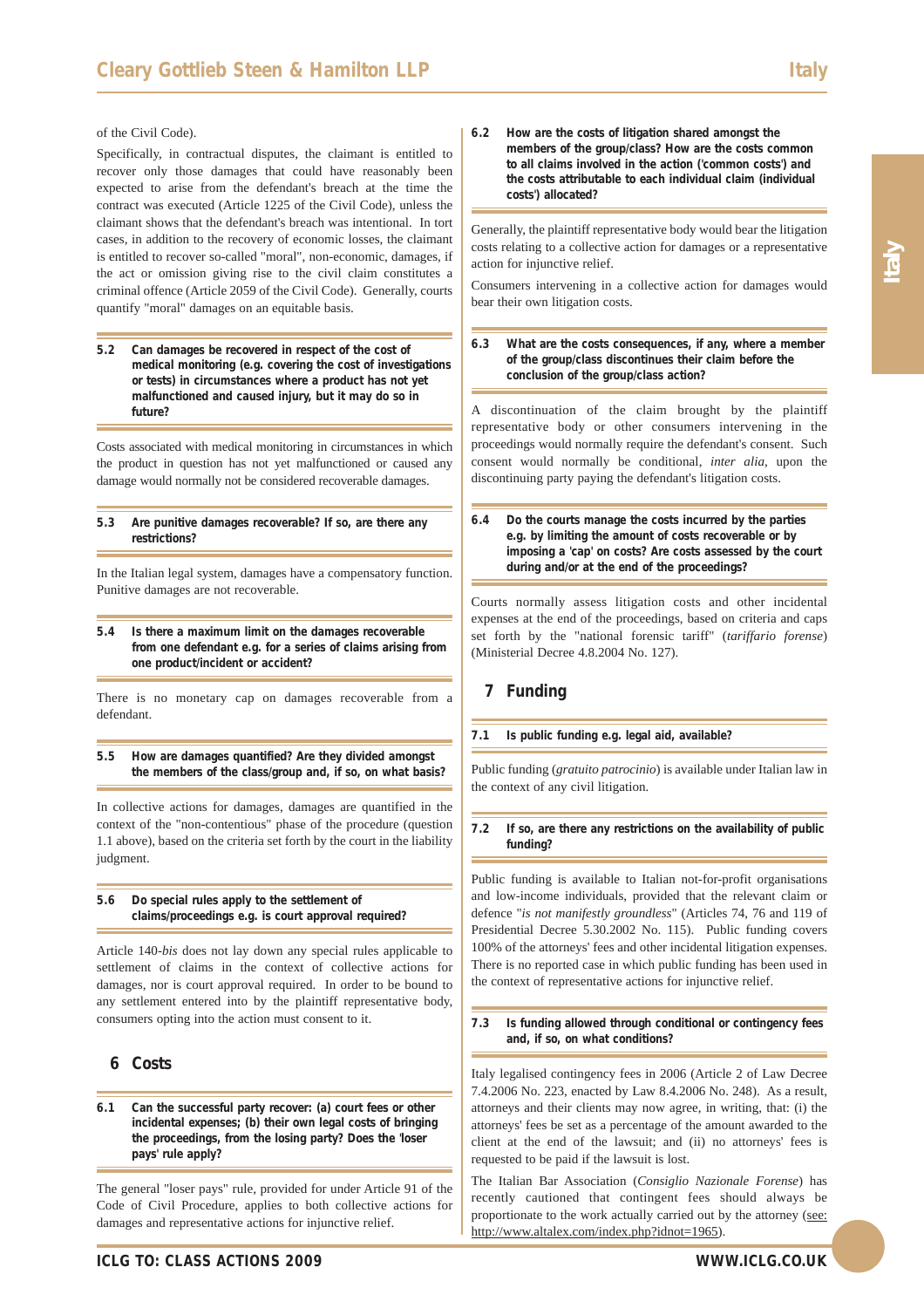#### **7.4 Is third party funding of claims permitted and, if so, on what basis may funding be provided?**

Third party funding of claims is not prohibited.

## **8 Other Mechanisms**

**8.1 Can consumers' claims be assigned to a consumer association or representative body and brought by that body? If so, please outline the procedure.**

Assignment of consumer claims to consumer associations or other representative bodies is not prohibited.

#### **8.2 Can consumers' claims be brought by a professional commercial claimant which purchases the rights to individual claims in return for a share of the proceeds of the action? If so, please outline the procedure.**

There are no provisions prohibiting the sale of consumer claims to professional commercial claimants. However, professional commercial claimants would not have standing to file collective actions for damages or representative actions for injunctive relief (questions 1.7 and 2.2 above).

#### **8.3 Can criminal proceedings be used as a means of pursuing civil damages claims on behalf of a group or class?**

In general, Article 74 of the Code of Criminal Procedure allows "piggy-back" civil claims to be brought insofar as the civil claim stems from facts that constitute the subject matter of the criminal proceedings. However, collective actions for damages and representative actions for injunctive relief may not be commenced in the context of criminal proceedings.

#### **8.4 Are alternative methods of dispute resolution available e.g. can the matter be referred to an Ombudsperson? Is mediation or arbitration available?**

With regard to representative actions for injunctive relief, Article 140, second paragraph, of the Consumer Code contemplates that, prior to commencing the action, the plaintiff representative body may propose a conciliation procedure before one of the conciliation bodies listed in Article 141 of the Consumer Code.

Pursuant to Article 185 of the Code of Civil Procedure, parties may jointly request the judge to favour a conciliation of the lawsuit at any stage of the proceedings. This provision applies to both collective actions for damages and representative actions for injunctive relief.

#### **8.5 Are statutory compensation schemes available e.g. for small claims?**

There are currently no statutory compensation schemes available under Italian law.

**8.6 What remedies are available where such alternative mechanisms are pursued (e.g. injunctive/declaratory relief and/or monetary compensation)?**

This is not applicable in Italy.

## **9 Other Matters**

#### **9.1 Can claims be brought by residents from other jurisdictions? Are there rules to restrict 'forum shopping'?**

Because Article 140-*bis* is silent in this respect, foreign representative bodies could arguably have standing to bring a collective action for damages in Italy insofar as: (i) they are adequately representative of the interests of a multitude of consumers; and (ii) Italian courts have jurisdiction to hear the case based on applicable Italian or EC rules on jurisdictional competence (e.g., the defendant is domiciled in Italy).

In addition, pursuant to Article 140 of the Consumer Code, certain representative bodies registered in the Member States of the EU have standing to bring representative actions for injunctive relief on behalf of consumers residing in the country where the representative body is registered, provided that the acts for which redress is sought (question 2.3 above) have been carried out, in whole or part, in Italy.

#### **9.2 Are there any changes in the law proposed to promote class/group actions in Italy?**

The Italian Parliament is currently discussing certain amendments to Article 140-*bis* that may be enacted prior to its January 1, 2009 effective date. Based on information available to date, these amendments relate to the possibility that representative bodies might: (i) commence collective actions against any public administrations; and (ii) pursue claims related to causes of action that have arisen prior to the effective date.